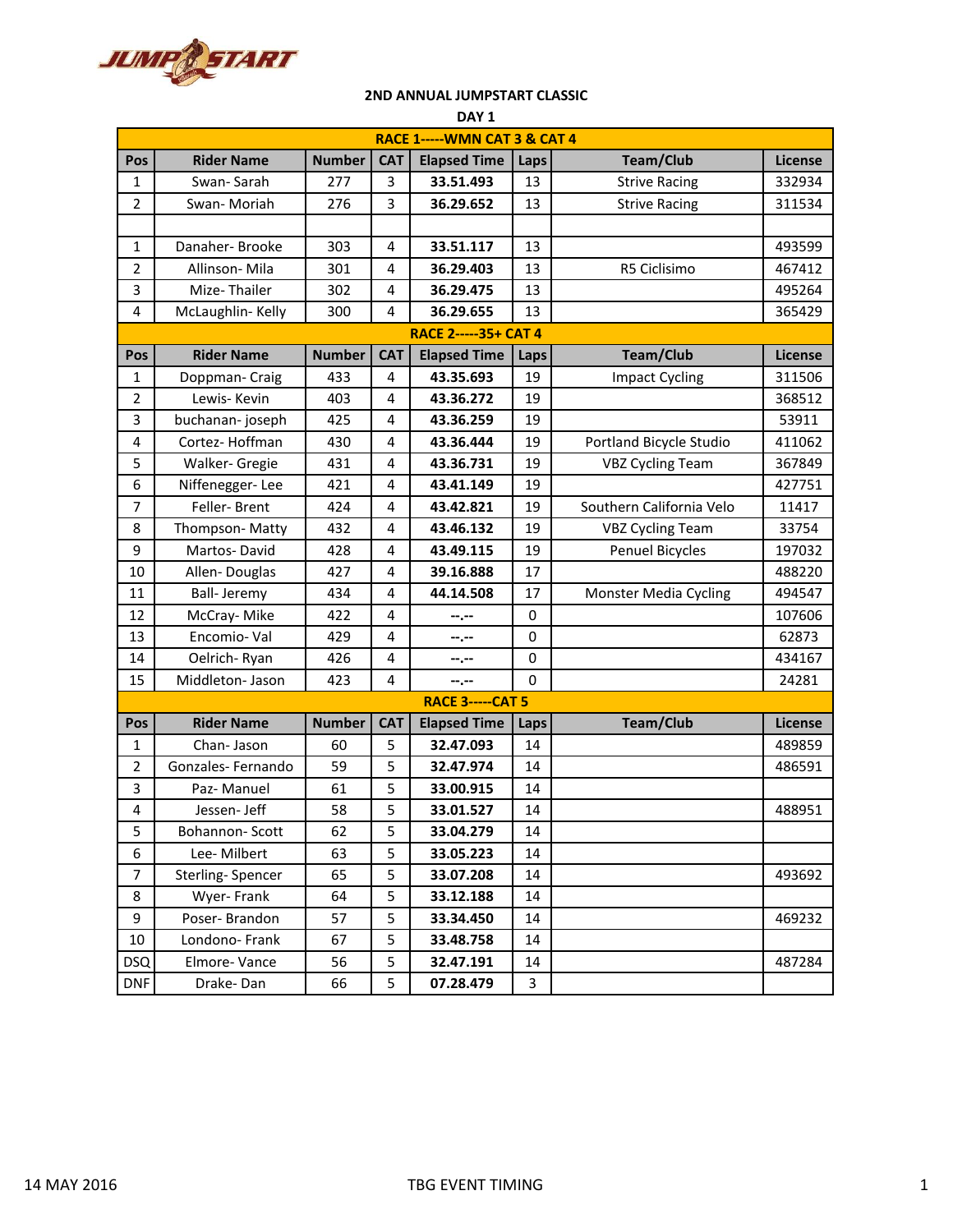

|                |                    |               |            | TU ANNOAL JUNIFULANT CLASSIC<br>DAY <sub>1</sub> |             |                               |         |
|----------------|--------------------|---------------|------------|--------------------------------------------------|-------------|-------------------------------|---------|
|                |                    |               |            | RACE 4-----45+1-3                                |             |                               |         |
| Pos            | <b>Rider Name</b>  | <b>Number</b> | <b>CAT</b> | <b>Elapsed Time</b>                              | Laps        | <b>Team/Club</b>              | License |
| $\mathbf{1}$   | Grimm- Klaus       | 148           | <b>UNK</b> | 49.22.037                                        | 23          |                               | 411561  |
| $\overline{2}$ | Picarelly-Richard  | 161           | <b>UNK</b> | 49.22.072                                        | 23          | <b>VBZ Cycling</b>            | 48303   |
| 3              | Rous-David         | 166           | <b>UNK</b> | 49.27.540                                        | 23          | <b>VBZ Cycling</b>            | 189872  |
| 4              | <b>Black-Chris</b> | 153           | <b>UNK</b> | 50.08.849                                        | 23          | Safeway Cyclery               | 3814    |
| 5              | Munson-Danny       | 160           | <b>UNK</b> | 50.09.097                                        | 23          | Monster Media                 | 58820   |
| 6              | Heinemann-Andrew   | 157           | <b>UNK</b> | 50.10.162                                        | 23          | Audi Reno Tahoe               | 356964  |
| $\overline{7}$ | Bagley-Shaun       | 147           | <b>UNK</b> | 50.10.323                                        | 23          |                               | 60730   |
| 8              | Eastin- Curtis     | 149           | <b>UNK</b> | 50.11.505                                        | 23          | Dayka-Hackett                 | 40657   |
| 9              | Reyes-Mario        | 159           | <b>UNK</b> | 50.11.532                                        | 23          | S2C Primal Stage 2            | 54095   |
| 10             | Flores-Eduardo     | 158           | <b>UNK</b> | 50.11.541                                        | 23          | <b>VBZ Cycling</b>            | 431770  |
| 11             | Van Natta- Guy     | 164           | UNK        | 50.28.048                                        | 23          | Coretech TWT                  | 218823  |
| 12             | King-Dennis        | 154           | <b>UNK</b> | 50.21.296                                        | 22          | <b>CCT</b>                    | 51230   |
| 13             | Fuentes-George     | 165           | <b>UNK</b> | 51.24.022                                        | 22          | <b>VBZ Cycling</b>            | 223842  |
| 14             | Ordaz- Pedro       | 163           | <b>UNK</b> | 51.24.114                                        | 21          | Stage 2 Cycling               | 55635   |
| 15             | Huckabee-Dale      | 156           | <b>UNK</b> | 51.30.934                                        | 21          |                               | 70638   |
| 16             | Mejia-Homero       | 162           | <b>UNK</b> | 49.02.915                                        | 20          |                               | 293648  |
| 17             | Hollibeck- Michael | 155           | <b>UNK</b> | 49.40.456                                        | 20          |                               | 65401   |
| DNF            | Robertson-Andrew   | 150           | <b>UNK</b> | 30.08.338                                        | 14          | Dayka-Hackett                 | 169555  |
| <b>DNS</b>     | Tripoli- Greg      | 151           | <b>UNK</b> | --.--                                            | 0           | Sempre Avanti Cycling         | 281420  |
| <b>DNS</b>     | Mejia-Hormero      | 152           | <b>UNK</b> | $-1 - 1 - 1 = 0$                                 | $\mathbf 0$ |                               | 293648  |
|                |                    |               |            | RACE 5-----35+1-3                                |             |                               |         |
| Pos            | <b>Rider Name</b>  | <b>Number</b> | <b>CAT</b> | <b>Elapsed Time</b>                              | Laps        | Team/Club                     | License |
| 1              | Owens-Vinny        | 345           | <b>UNK</b> | 49.44.297                                        | 23          | <b>Team Cliff Bar Cycling</b> | 242560  |
| $\overline{2}$ | Hensley-Adam       | 344           | <b>UNK</b> | 49.44.507                                        | 23          | <b>VBZ Cycling</b>            | 264881  |
| 3              | Poe- Christian     | 337           | <b>UNK</b> | 49.44.938                                        | 23          | <b>Impact Racing</b>          | 251932  |
| 4              | Westall-Jake       | 340           | <b>UNK</b> | 51.06.833                                        | 23          | <b>Impact Racing</b>          | 424676  |
| 5              | Heinemann- Andrew  | 339           | <b>UNK</b> | 51.06.969                                        | 23          | Audi Reno Tahoe               | 356964  |
| 6              | Eastin- Curtis     | 333           | <b>UNK</b> | 51.07.215                                        | 23          | Dayka-Hackett                 | 40657   |
| 7              | Hawkersworth-Mait  | 335           | <b>UNK</b> | 51.07.422                                        | 23          | <b>Impact Racing</b>          | 301908  |
| 8              | Grimm- Klaus       | 338           | <b>UNK</b> | 51.07.653                                        | 23          |                               |         |

9 Tripoli- Greg 348 UNK 51.07.654 23 10 | Van Natta- Guy | 343 | UNK | 51.07.779 | 23 | Coretechs TWT | 218823 11 Picherelli- Richard 342 UNK **51.08.383** 23 VBZ Cycling 48303 12 | Weirzchuki- Bryan | 336 | UNK | 51.16.254 | 23 | Impact Racing | 282943 13 | Hansen- Jeremy | 346 | UNK | 51.19.993 | 23 | Dayka-Hackett | 392758 14 Lopez- Ruben 347 UNK **50.31.476** 22 **120 120 121 1224025** 15 | Uchitel- Dmitry | 341 | UNK | 52.20.711 | 20 | OTR Racing | 302654 DNF Bagley- Shaun 321 UNK 04.26.237 2 DNS Robertson- Andrew | 334 | UNK | ---- | 0 | Dayka-Hjackett | 169555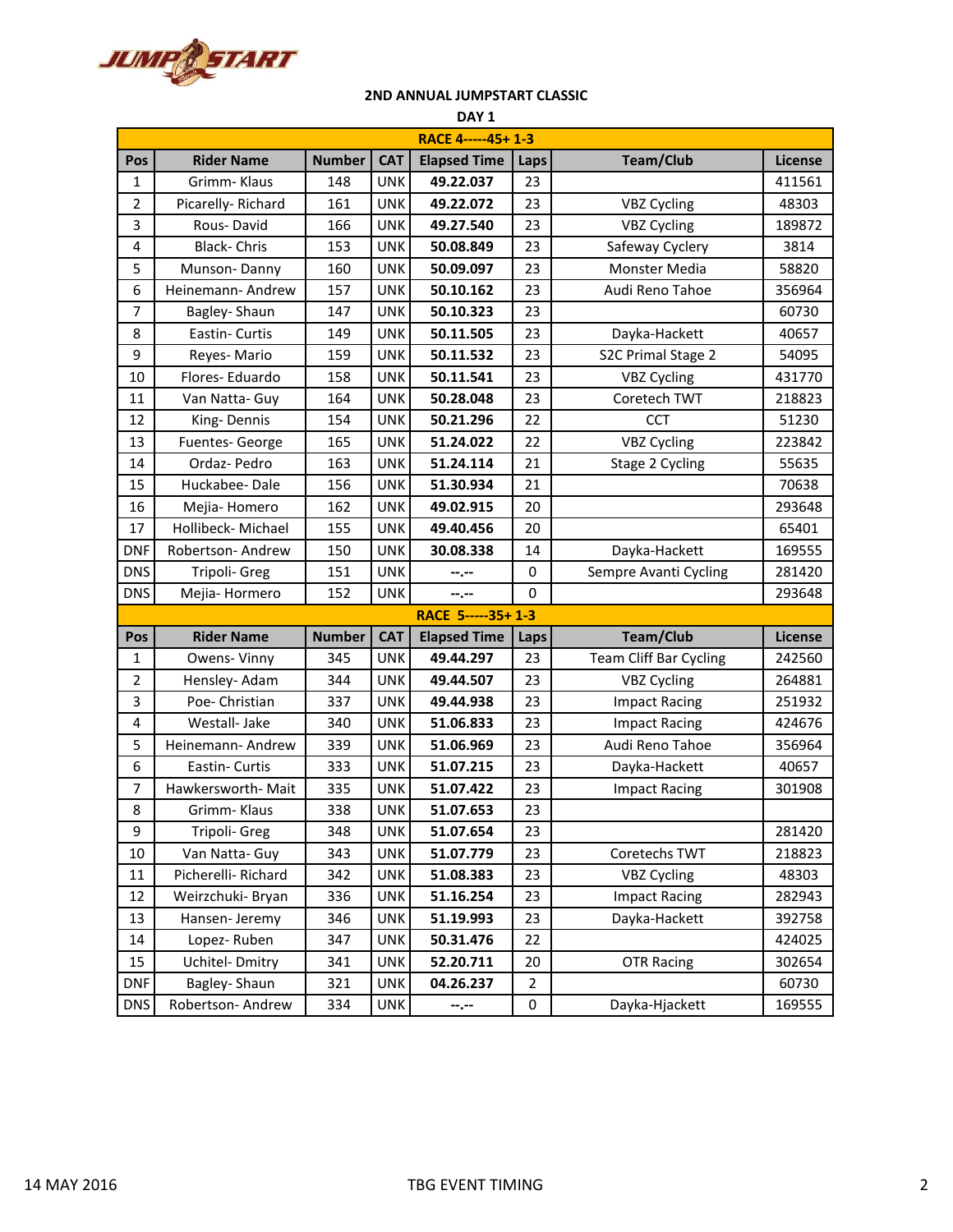

| DAY <sub>1</sub>          |                         |                |            |                     |      |                              |                |  |
|---------------------------|-------------------------|----------------|------------|---------------------|------|------------------------------|----------------|--|
| <b>RACE 6-----CAT 3/4</b> |                         |                |            |                     |      |                              |                |  |
| Pos                       | <b>Rider Name</b>       | <b>Number</b>  | <b>CAT</b> | <b>Elapsed Time</b> | Laps | <b>Team/Club</b>             | <b>License</b> |  |
| $\mathbf{1}$              | Zane-Adamo              | $\mathbf{1}$   | 3          | 47.41.928           | 22   | <b>Twin Six</b>              | 353442         |  |
| $\overline{2}$            | Westfall- Jake          | 13             | 3          | 47.42.138           | 22   | Impact racing                | 424676         |  |
| 3                         | Munoz-Angel             | 25             | 3          | 47.42.018           | 22   | <b>Enos Concert</b>          | 441005         |  |
| 4                         | Giem-Weston             | 21             | 3          | 47.42.262           | 22   | <b>BMW Major Motion</b>      | 335014         |  |
| 5                         | Bolin-Brendon           | 205            | 4          | 47.40.404           | 22   |                              | 484673         |  |
| 6                         | Mora-Osvaldo            | $\overline{2}$ | 3          | 47.42.296           | 22   |                              | 394680         |  |
| $\overline{7}$            | Funtes-Armundo          | 209            | 4          | 47.42.421           | 22   |                              | 357307         |  |
| 8                         | Rosales-Jason           | 5              | 3          | 47.42.847           | 22   |                              | 70539          |  |
| 9                         | <b>Witlatch-Derrick</b> | 23             | 3          | 47.42.923           | 22   |                              | 355242         |  |
| 10                        | Graham-Jove             | 9              | 3          | 47.43.025           | 22   |                              | 242829         |  |
| 11                        | Flores-Eduardo          | 15             | 3          | 47.43.144           | 22   | <b>UBZ Cycling</b>           | 431770         |  |
| 12                        | Mata-Jose               | 16             | 3          | 47.43.647           | 22   | Judgement Velo               | 279256         |  |
| 13                        | Cortes-Hoffman          | 208            | 4          | 47.43.828           | 22   | Portland Bicycle Studio      | 411062         |  |
| 14                        | Engen-Kyle              | 201            | 4          | 47.43.757           | 22   |                              | 395364         |  |
| 15                        | Castillo-Erik           | 20             | 3          | 47.43.945           | 22   | <b>Monster Media</b>         | 457573         |  |
| 16                        | Hobbs-Roy               | 204            | 4          | 47.44.105           | 22   | Natural Grocers Cycling Team | 457247         |  |
| 17                        | Reyes-Mario             | 18             | 3          | 47.44.044           | 22   | S2C Primal Stage 2           | 54095          |  |
| 18                        | Hawkerson- Matt         | 10             | 3          | 48.28.411           | 22   |                              | 301908         |  |
| 19                        | Rosales-Richard         | 24             | 3          | 49.30.101           | 22   |                              | 70540          |  |
| 20                        | Allen-Douglas           | 200            | 4          | 49.55.195           | 22   |                              | 488220         |  |
| 21                        | Ordaz-Pedro             | 17             | 3          | 49.20.793           | 21   | Stage 2 Cycling              | 55635          |  |
| 22                        | Hanson-Jeremy           | 19             | 3          | 47.43.041           | 19   | Dayka-Hackett                | 392758         |  |
| 23                        | <b>Ball-Jeremy</b>      | 206            | 4          | 47.53.292           | 19   | <b>Monster Media Racing</b>  | 494547         |  |
| 24                        | Uchitel-Dmitry          | 14             | 3          | 48.28.656           | 17   | <b>OTR Racing</b>            | 302654         |  |
| <b>DNF</b>                | Lopez-Ruben             | 6              | 3          | 30.12.697           | 13   |                              | 424025         |  |
| <b>DNF</b>                | Solis-Salvador          | 3              | 3          | 21.27.707           | 9    |                              | 230973         |  |
| <b>DNF</b>                | Mejia-Homero            | 4              | 3          | 19.24.192           | 8    |                              | 293648         |  |
| <b>DNF</b>                | Crofford-Carl           | 22             | 3          | 30.16.537           | 10   | <b>VBZ Cycling</b>           | 347738         |  |
| <b>DNF</b>                | Weirzchuki- Ryan        | 11             | 3          | 49.25.774           | 17   | <b>Impact Racing</b>         | 282943         |  |
| <b>DNF</b>                | Poe- Christian          | 12             | 3          | 34.46.675           | 16   | Impact racing                | 251932         |  |
| <b>DNF</b>                | Doppermann- Craig       | 207            | 4          | 35.17.397           | 16   | Impact racing                | 311506         |  |
| <b>DNS</b>                | Mundarain-Tomas         | $\overline{7}$ | 3          | --.--               | 0    | Cycles Veloce                | 332902         |  |
| <b>DNS</b>                | Serna- Andrew           | 8              | 3          | --.--               | 0    |                              | 424911         |  |
| <b>DNS</b>                | Walker-Scott            | 203            | 4          | --.--               | 0    |                              | 457247         |  |
| <b>DNS</b>                | Ecomio-Val              | 202            | 4          | --.--               | 0    |                              | 62873          |  |